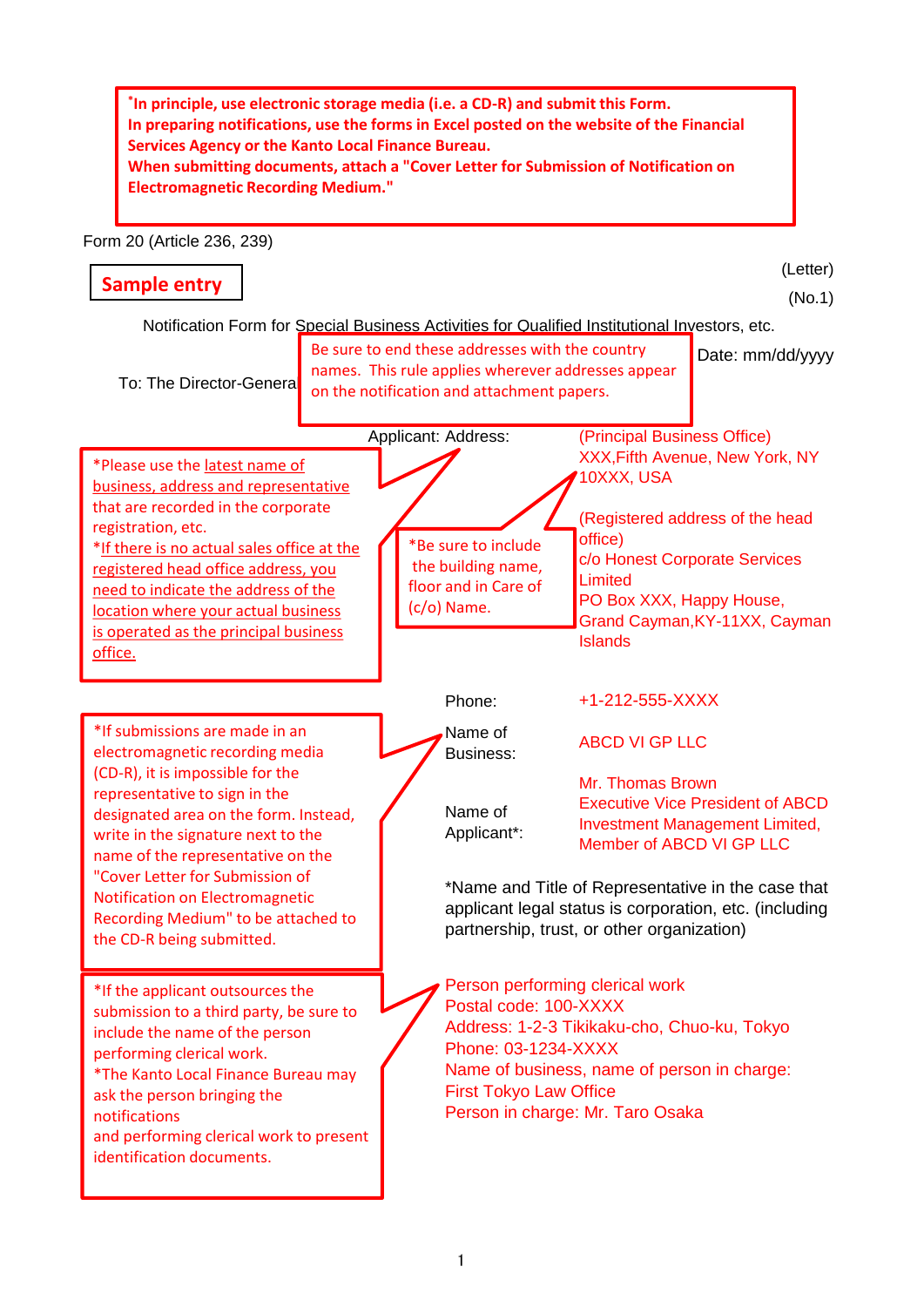1. If an organization other than a corporation operates a Specially Permitted Business for Qualified Institutional Investors, etc. (SPBQII), the name of the representative or the administrator (limited to a corporation or individual; names of all if more than one individual serves in these roles) must be entered as the notifier along with the name of the relevant group and its applicable statutory provisions.

> \*If the entity that actually operates the SPBQII (e.g., the operator of a fund) is a partnership such as a Limited Liability Partnership, the names of all of the partners must be notified.

 2.A person who has changed his/her surname may quote his/her former name next to the current full name in parentheses in the "Name" section.

| Status of the person who has submitted notification<br>regarding Specially Permitted Businesses for Qualified<br>Institutional Investors, etc. (SPBQII)   | See Exhibit 1 |
|-----------------------------------------------------------------------------------------------------------------------------------------------------------|---------------|
| Status of the rights specified in Article $2(2)(v)$ or Article 6<br>of the FIEA related to SPBQII                                                         | See Exhibit 2 |
| Status of the corporate officers and employees specified<br>under a Cabinet Order, and the sales branches or<br>business offices where SPBQII is operated | See Exhibit 3 |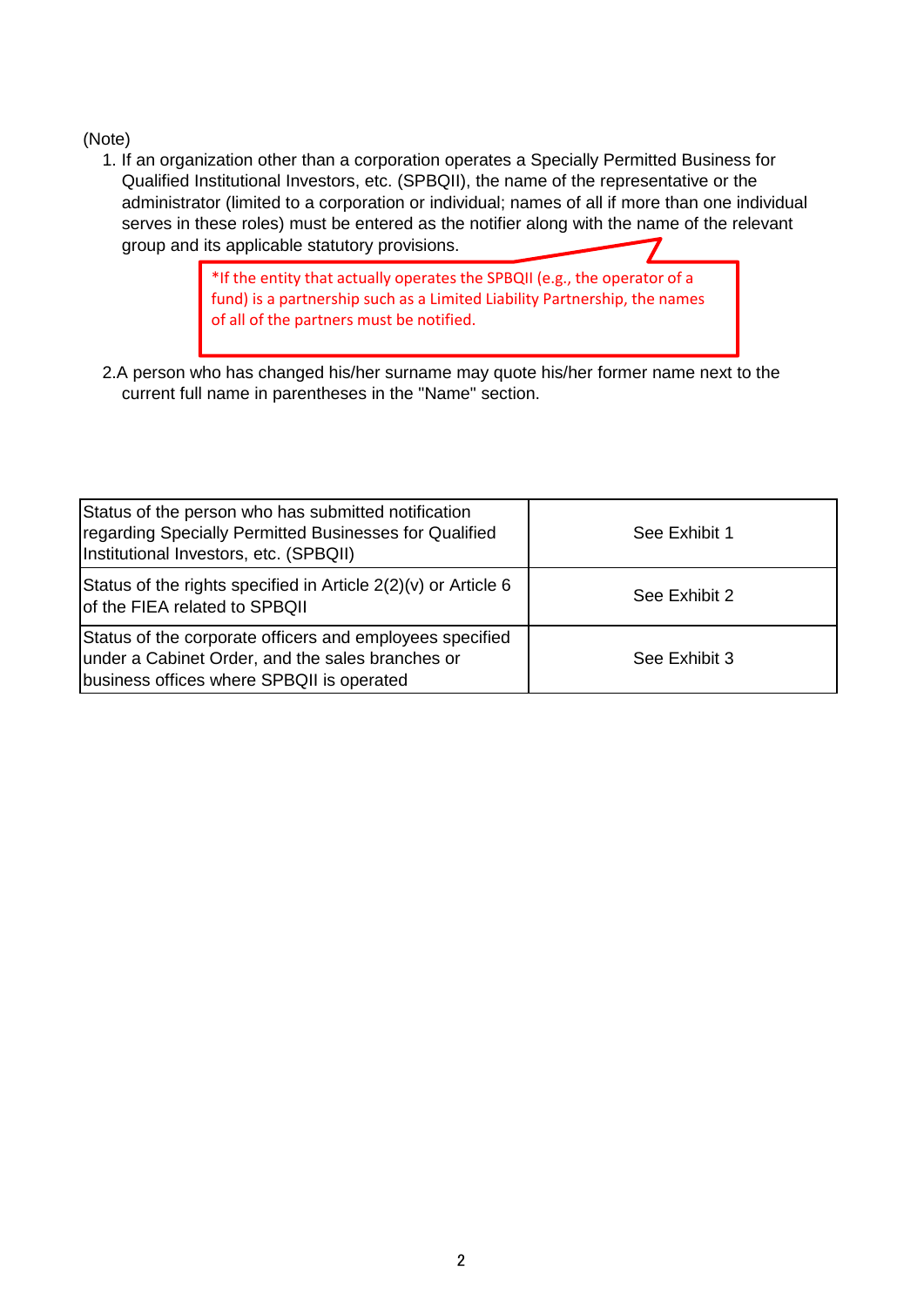**\*Attachment** (Certificates must be less than three months old since the date of issuance)

■【If the notifier is a juridical person】

・Copy of the corporate registration, etc. (In case of a general corporate judicial person, attach the documents that verify the amount of the fund (balance sheet, underwriting agreement, etc.)) ・Articles of incorporation

・Copy of the residence certificate (one that does not bear Personal ID Number) or the equivalent certifications from foreign competent authorities of the corporate officers and major employees (\*Note: If the corporate officer is a corporation, submit the certificate of registered information, etc. of such a corporate officer.)

・Resume of the corporate officers and the major employees (\*Note: if the corporate officer is a corporation, attach a document showing the corporate history of such corporate officer.)

・Pledge statement of the notifying corporation

・Pledge statement by the corporate officers and major employees, Personal Identification Certificate issued by municipalities.

<Attachment related to "representative in Japan" for foreign corporations>

・Copy of residence certificate (one that does not bear Personal ID Number) , pledge statement and Personal Identification Certificate issued by municipalities.

\* If the representative in Japan is a corporation, submit the certificate of registered information, etc. of such representative.

■【If the notifier is a person】

・Resumes, copies of residence certificates (ones that does not bear Personal ID Number), pledge statements and Personal Identification Certificate issued by municipalities of the notifier and Important Employees

<Attachment related to "agent in Japan" for foreign person>

・Copy of residence certificate (one that does not bear Personal ID Number)

\* If the agent in Japan is a corporation, submit the certificate of registered information, etc. of such agent.

## ■【Common items】

・Documentation that verifies the "total amount of investment in the Qualified Institutional Investor" and the "total amount of borrowing by the Qualified Institutional Investor" if the Qualified Institutional Investor is only an Investment Limited Partnership.

・Documentation that verifies "total amount of investment" and "the amount of investment by **(a)**persons who are specified by the Cabinet Office Ordinance on Financial Instruments Business, etc. Article 233-2(1)(ii) (excluding parent company, etc.) to (vi) as being in a close relationship with the notifier and **(b)**persons specified under the Cabinet Office Ordinance on Financial Instruments Business, etc., Article 233-3 as having expertise and experience in matters related to investment."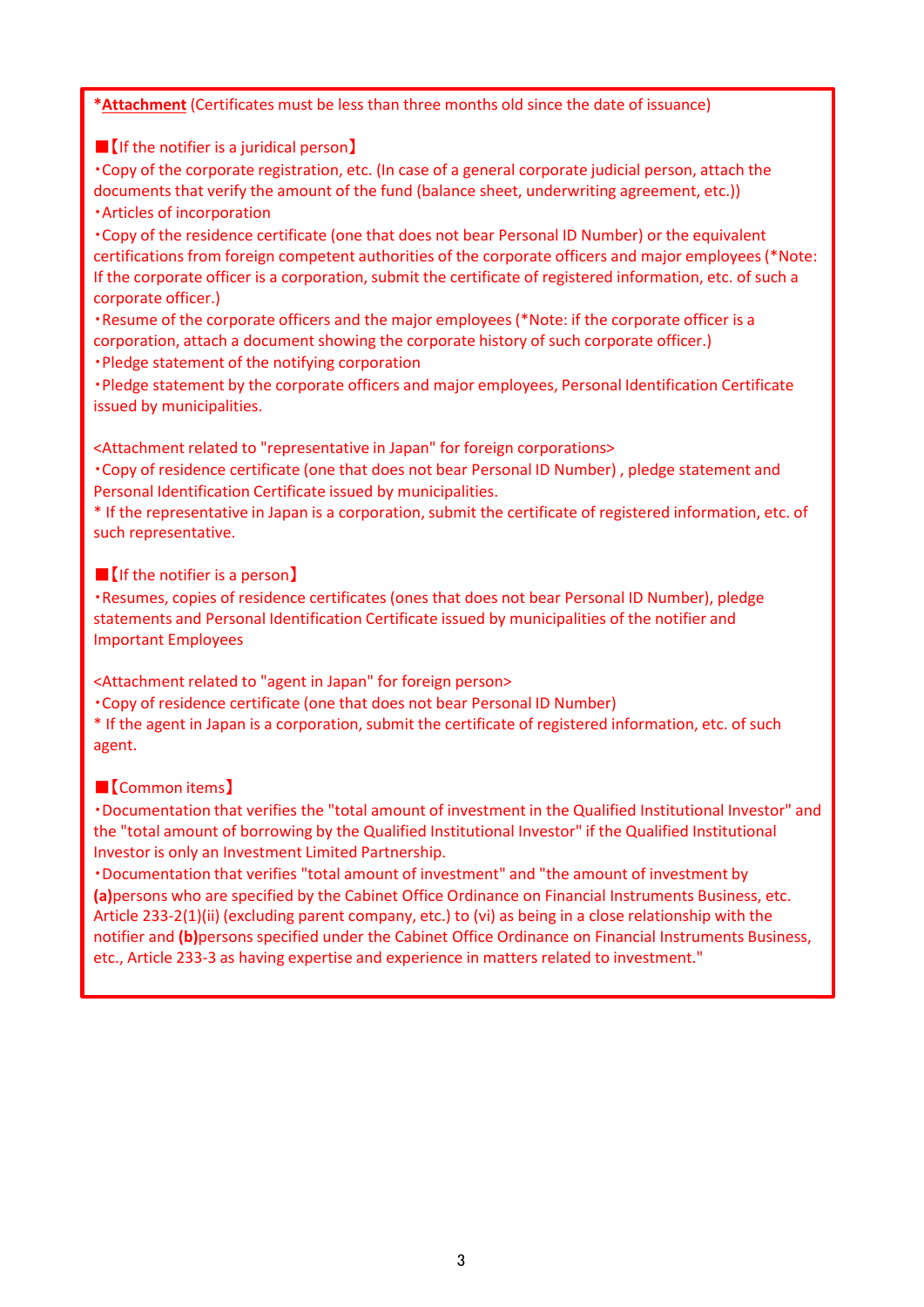(Exhibit 1: Status of the person who has submitted an application regarding Specially Permitted Businesses for Qualified Institutional Investors, etc. (SPBQII))

Make sure to enter name of business or name of applicant.

Z

Name of Business/Name of applicant ABCD VI GP LLC

(As of mm/dd/yyyy)

|                            | Representative                                                                                                                                                |                           | <b>Business category</b>                                                                                                   |                                               | Principal business office                                                        |                                       |                         | Type of other                                                                                                                                       | Amount of capital        |
|----------------------------|---------------------------------------------------------------------------------------------------------------------------------------------------------------|---------------------------|----------------------------------------------------------------------------------------------------------------------------|-----------------------------------------------|----------------------------------------------------------------------------------|---------------------------------------|-------------------------|-----------------------------------------------------------------------------------------------------------------------------------------------------|--------------------------|
| Name of<br>Applicant       | <b>Title</b>                                                                                                                                                  | Private<br>place-<br>ment | Invest-<br>ment<br>manage-<br>ment                                                                                         | Name                                          | Address                                                                          | Phone                                 | URL of<br>website       | business to be<br>conducted by<br>person to notify                                                                                                  | or total<br>contribution |
| Mr. Thomas<br><b>Brown</b> | <b>Executive</b><br><b>Vice</b><br><b>President of</b><br><b>ABCD</b><br>Investment<br>Management<br>Limited,<br>Member of<br><b>ABCD VI GP</b><br><b>LLC</b> | $\circ$                   | $\circ$                                                                                                                    | Principal<br><b>Business</b><br><b>Office</b> | <b>XXX Fifth</b><br>Avenue,<br>New York,<br><b>NY</b><br>$10XXX$ ,<br><b>USA</b> | $+1-21$<br>$2 - 555 -$<br><b>XXXX</b> | http://www<br>.xyzz.com | Management<br>consultant,<br>real estate<br>transaction<br>service                                                                                  | USD1,000,0<br>00         |
|                            |                                                                                                                                                               |                           | *The address of the<br>"Principal business<br>office" must be the<br>actual location where<br>the business is<br>operated. |                                               | *Note: Be sure to<br>include the building<br>name and floor.                     |                                       |                         | *In the case of a foreign corporation<br>entering an amount in another<br>currency than yen, please be sure to<br>specify the unit of the currency. |                          |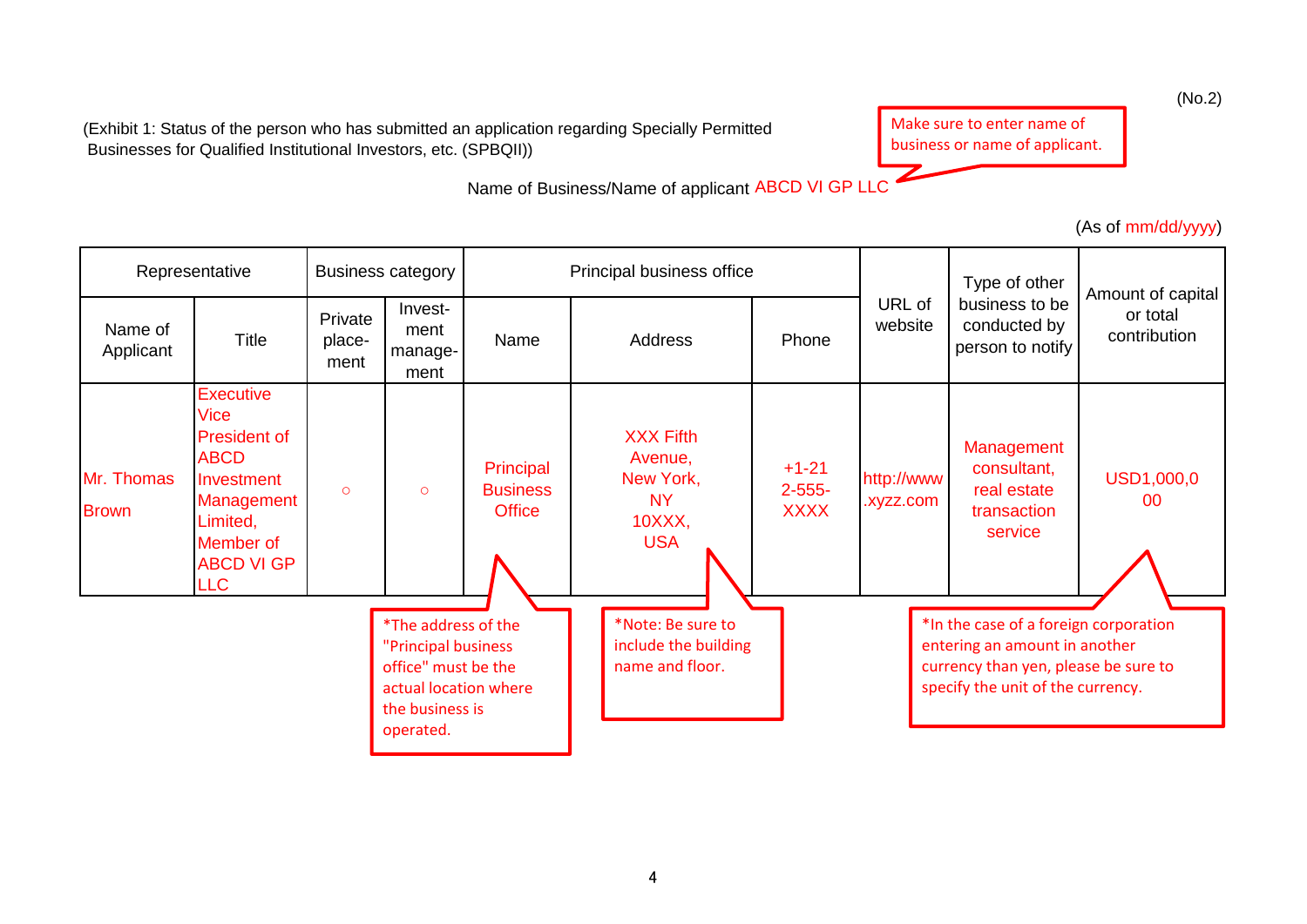- 1. In the "Business category" section: If the person to notify conducts a business related to acts specified in FIEA Article 63(1)(i), put a circle (" $\bigcirc$ ") in the "Private placement" column; if the person to notify conducts a business related to acts specified in (ii) of the same Act paragraph, put a circle ("○") in the "Investment management" column.
- 2. The "Representative" and "Amount of capital or total contribution" columns must be entered if the applicant is a juridical person.
- 3. A person who has changed his/her surname may quote his/her former name next to the current full name in the parentheses in the "Name of Applicant" section.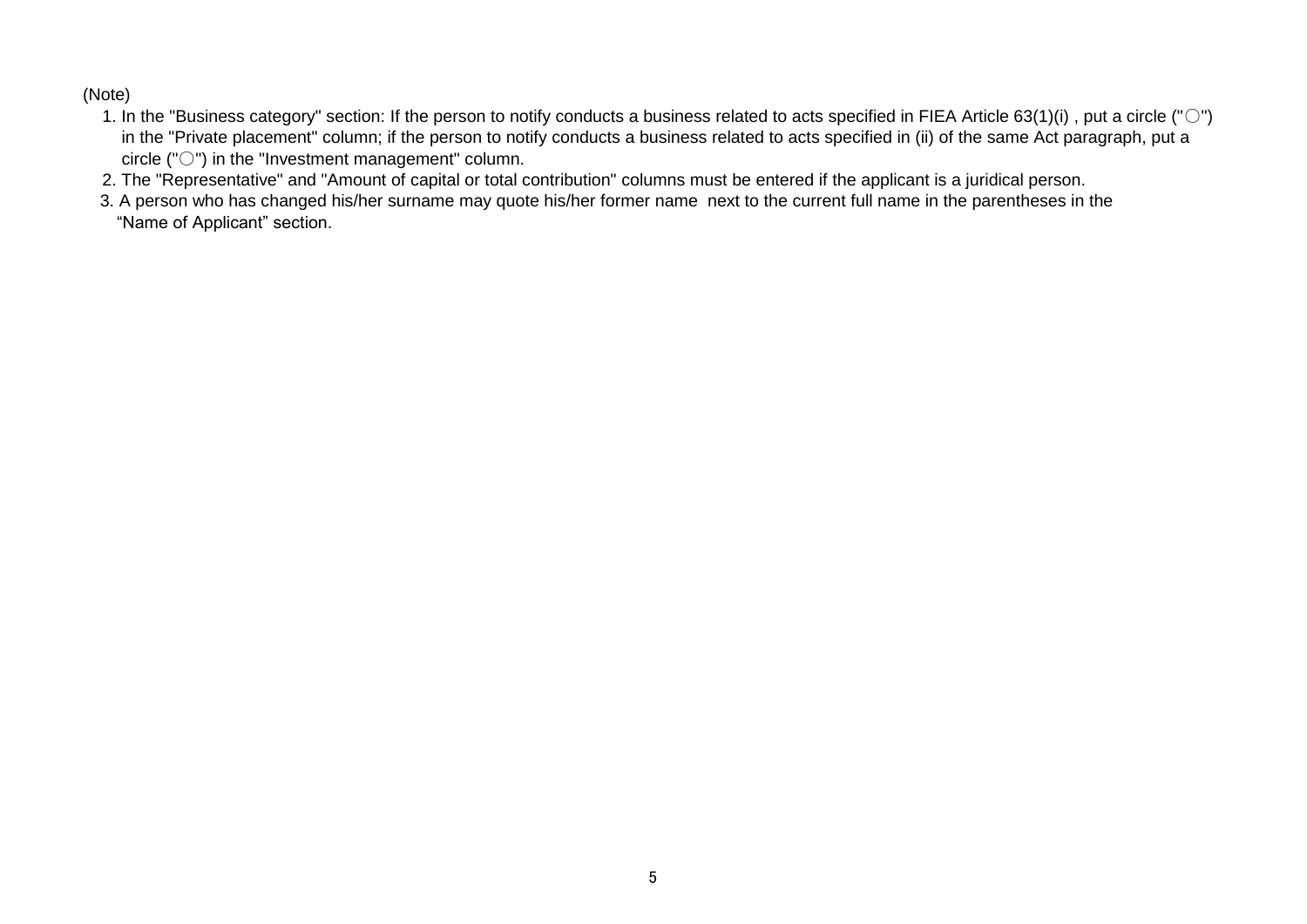\*Enter answers that you expect to be true if they are not yet decided. (Make sure to report any changes that subsequently take place to entries provided as expected outcomes.)

(Exhibit 2: Status of the rights specified in Article 2(2)(v) or (vi) of the FIEA related to SPBQII)

Name of Business/Name of applicant ABCD VI GP LLC



(No.3)

(As of mm/dd/yyyy)

|                                                                                                                                                                                        | Type of                                           |                                      | Details of the Invested<br><b>Business</b>                                                                                                                                                                                                                                   | Type of business                                           |                                                     |                                                                               |                         | Existence                                                                                     | Existence<br>of                                                   | Name or<br>name of                                                                                |                                                      |
|----------------------------------------------------------------------------------------------------------------------------------------------------------------------------------------|---------------------------------------------------|--------------------------------------|------------------------------------------------------------------------------------------------------------------------------------------------------------------------------------------------------------------------------------------------------------------------------|------------------------------------------------------------|-----------------------------------------------------|-------------------------------------------------------------------------------|-------------------------|-----------------------------------------------------------------------------------------------|-------------------------------------------------------------------|---------------------------------------------------------------------------------------------------|------------------------------------------------------|
| Name of the<br>Invested<br><b>Business</b><br>Equity                                                                                                                                   | the<br>Invested<br><b>Business</b><br>Equity      | (Type of<br>instrument)              | (Contents)                                                                                                                                                                                                                                                                   | Private<br>placement<br>and/or<br>investment<br>management | Type of<br>notification                             | Type of<br>the QII                                                            | Number<br>of the<br>QII | of<br>investors<br>other than<br>QII                                                          | persons<br>specified<br>under the<br>items of<br>Article<br>233-3 | business of<br>the certified<br>public<br>accountant<br>or auditing<br>firm                       | Names of<br>business or<br>names of all<br>Qlls      |
| <b>EFGH</b><br><b>Silent</b><br>Partnership                                                                                                                                            | <b>Silent</b><br>partnershi<br>p contract         | <b>Real estate -</b><br>related fund | *Describe<br>the contents<br>according to<br>∣the<br>instructions<br>on Table 1.                                                                                                                                                                                             | Investment<br>management                                   | Old<br>63                                           | Individual<br>(1),<br><b>Article Business</b><br>corporati<br>on, etc.<br>(1) | $\overline{2}$          | <b>None</b><br>*Select and enter from the types of<br>QIIs listed in Table 2.                 | <b>None</b>                                                       |                                                                                                   | Mr.<br><b>Michael</b><br>Green,<br>QRST Co.,<br>Ltd. |
| <b>IJKL Fund</b><br><b>No. 1</b>                                                                                                                                                       | Investment<br>Limited<br>Partnershi<br>p contract | Hedge_fund                           |                                                                                                                                                                                                                                                                              | Investment<br>management                                   | Supplement<br>ary<br>Provision<br><b>Article 48</b> |                                                                               |                         | *Enter between parentheses the<br>number of QIIs individually by type.                        |                                                                   |                                                                                                   |                                                      |
| <b>MNOP</b><br>Investment<br>Limited<br>Partnership                                                                                                                                    | Investment<br>Limited<br>Partnershi<br>p contract | Venture fund                         |                                                                                                                                                                                                                                                                              | Private<br>placement<br>and<br>investment<br>management    | Article 63                                          | Financial<br>instrume<br>nts<br>business<br>operators<br>,etc. (1)            | 1                       | Yes                                                                                           | <b>Yes</b>                                                        | <b>UVWX</b><br>Auditing<br>Corporation                                                            | <b>YZAB</b><br><b>Securities</b><br>Co.              |
|                                                                                                                                                                                        |                                                   |                                      | *In the left column ("Type of instrument") of the "Details of the<br>Invested Business Equity" column, please specify the instrument<br>types listed in Table 1. In the right column ("Contents"), please<br>describe the contents according to the instructions on Table 1. |                                                            |                                                     |                                                                               |                         | *Enter "yes" if the investors include those<br>of the certified public accountant or auditing |                                                                   | added under a special clause for venture funds.<br>Please also enter the name or name of business | *Enter<br>names of<br>business<br>or names           |
| *Funds that fall under "Supplementary Provisions Article 48" (SPIMB) are required to enter only<br>the columns from "Name of the Invested Business Equity" to "Type of business."<br>6 |                                                   |                                      |                                                                                                                                                                                                                                                                              |                                                            |                                                     | corporation that will perform accounting audits.                              |                         |                                                                                               | of all QIIs.                                                      |                                                                                                   |                                                      |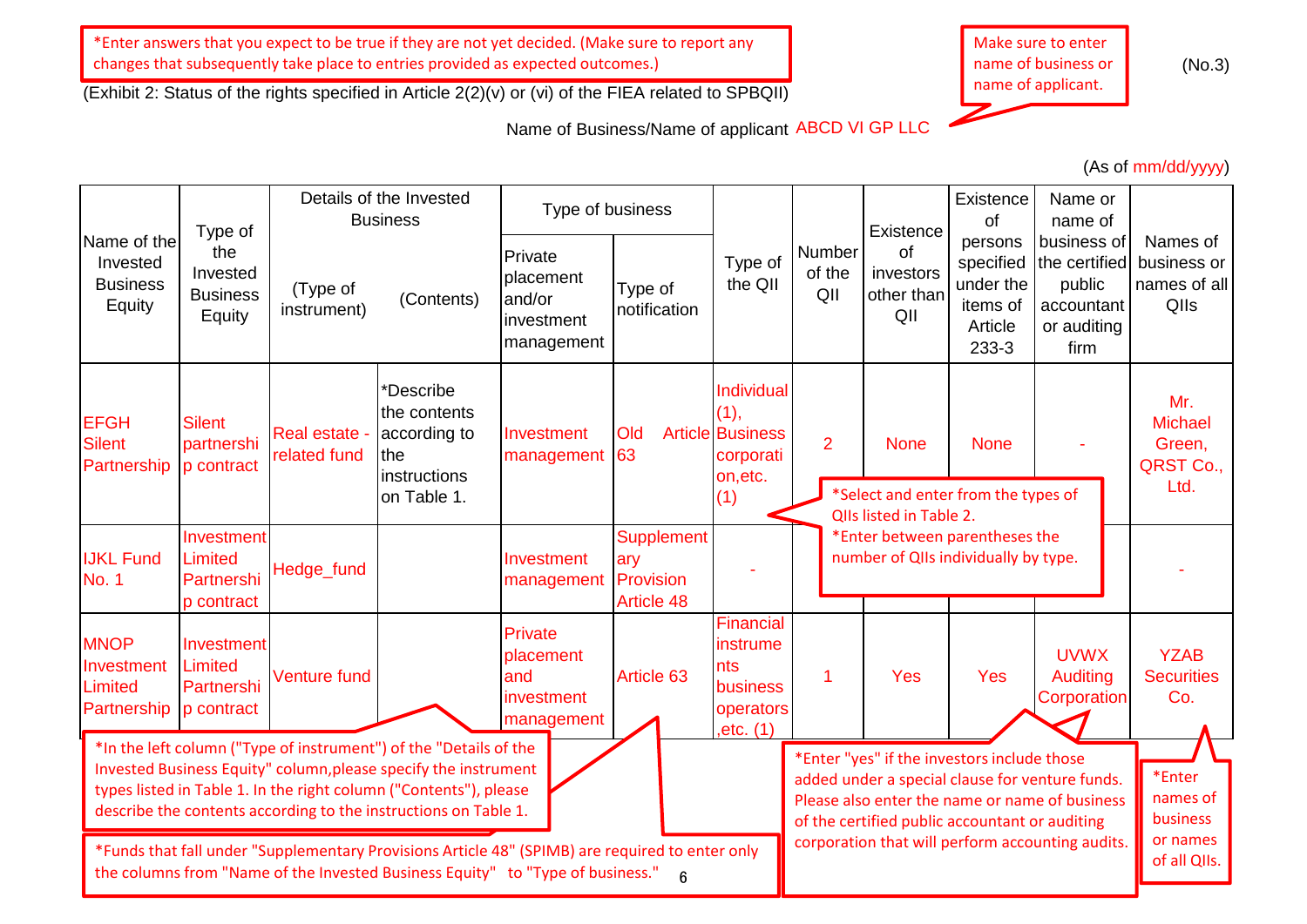- 1. Enter answers that you expect to be true if they have not yet been decided.
- 2. Select and enter, in the "Type of the Invested Business Equity" column, from "Partnership contract under the Civil Code," "Silent partnership contract," "Investment Limited Partnership contract," "Limited Liability Partnership contract," "Membership rights of an incorporated association," "Rights based on laws and regulations of a foreign state" and "Other rights." If the business equity to be invested consists of electronically recorded transferable rights or rights specified under Article 1-12 (ii) of Order for Enforcement of the Financial Instruments and Exchange Act, also enter either "electronically recorded transferable rights" or "rights specified under Article 1-12 (ii) of Order for Enforcement of the Financial Instruments and Exchange Act."
- 3. In the "Details of the Invested Business Equity" column, enter the specific details of the business that will manage the money and other assets being invested or contributed.
- 4. In the "Private placement and/or investment management" section: **(a)**If you operate a business related to acts specified in FIEA Article 63(1)(i), specify "Private placement"; **(b)**if you operate a business related to acts specified in Item (ii) of the same paragraph of the Act, enter "Investment management"; **(c)**if you operate both, enter "Private placement and investment management.".
- 5. In the "Type of notification" column: Enter **(a)**"Supplementary Provisions Article 48" if the business operating regarding the stated Invested Business Equity is Specially Permitted Investment Management Business (SPIMB) specified under Article 48(1) of the Supplementary Provisions of the Act to Partially Amend the Securities and Exchange Act (Act No. 65 of 2006); **(b)**"Old Article 63" if the business operating is Specially Permitted Businesses for Qualified Institutional Investors (SPBQII) under item (ii) of old Act specified under Article 2(1) of the Supplementary Provisions of the Act for Partial Revision of the Financial Instruments and Exchange Act (Act No. 32 of 2015); or **(c)**"Article 63" if the business to be operated is related to acts specified under Article 63(1)(i) or (ii) of the FIEA revised by the foregoing Act.
- 6. In the "Type of the Qualified Institutional Investor (QII)" column: Select and enter from among "Financial Instruments Business Operators, etc." "Financial institutions, etc." "Investment Limited Partnership" "Business corporation, etc." "Individual," "Foreign corporations or foreigners, etc." and "Other" that accurately describe **(a)**"the Qualified Institutional Investors to become counterparties to the private placement of the said Invested Business Equity," or **(b)**"the Qualified Institutional Investors to invest or contribute their money or other assets."

The definition of Qualified Institutional Investors is as follows:

(1)"Financial instruments business operators, etc."

 Persons specified under Article 10(1)(i) or (ii) of the Cabinet Office Ordinance Regarding the Definitions Specified under Article 2 of the FIEA (Finance Ministry Ordinance No. 14 in 1993) (hereinafter "Cabinet Office Ordinance Regarding Definitions" in 6).

(2)"Financial institutions, etc."

Persons specified under Items (iv), (v), (vii)-(xvii), Item (xix) or Item (xxi) of Article 10(1) of Cabinet Office Ordinance Regarding Definitions; and Specified Succeeding Company of Article 10(1) of Cabinet Office Ordinance Regarding Definitions as applied pursuant to provisions of Article 36 of the Supplementary Provisions of the Ordinance for Enforcement of the Act on Enhancement and Restructuring of Credit Business Conducted by The Norinchukin Bank and Specified Agricultural and Fishery Cooperatives, etc. (Ordinance of the Ministry of Finance and Ministry of Agriculture,Forestry and Fisheries No. 1 of 1997)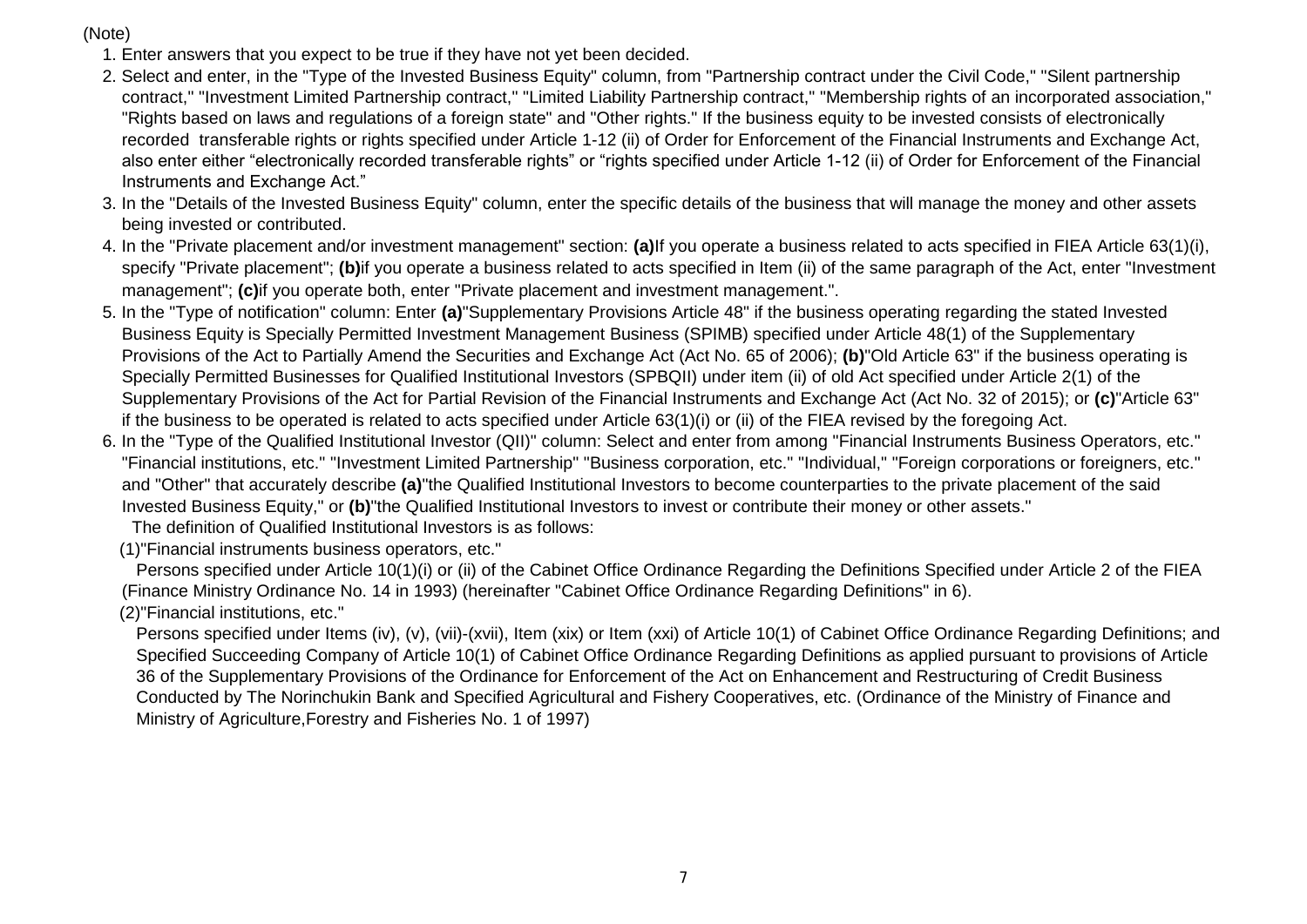(3)"Investment Limited Partnership"

Persons specified under Items (xviii) of Article 10(1) of Cabinet Office Ordinance Regarding Definitions

(4)"Business corporations, etc."

 Persons specified under Item (xx), Item (xxiii)(a) or Item (xxiii-2) of the same paragraph (the persons set forth in Item (xxiii)(a) are limited to residents (residents specified under the first sentence of Article 6(1)(v) of the Foreign Exchange and Foreign Trade Act (Act 228 of 1949) ; same applies hereafter in 6))

(5)"Individuals"

Persons specified under Article 10(1)(xxiv) of Cabinet Office Ordinance Regarding Definitions (limited to residents)

(6)"Foreign corporations or foreigners, etc."

 Persons specified in Items (iii), (vi), (xxii), (xxiii)(a), (xxiii)(b), (xxvi)(a), (xxiv)(b) or Items (xxv)-(xxvii). Provided that **(a)**person specified in Items (xxiii)(a) and (xxvi)(a) are limited to non-residents (non-residents specified in Article 6(1)(vi) of the Foreign Exchange and Foreign Trade Act) and (b) person specified in Items (xxiii)(b) and (xxvi)(b) are limited to persons who are operating partners, etc., related to contracts based on foreign laws.

(7)"Other"

 Persons who are specified under Cabinet Office Ordinance Regarding Definitions Article 10(1)(xxiii)(b) or (xxiv)(b) (excluding persons who are operating partners related to contractors based on foreign laws)

- 7. In the "Existence of investors other than Qualified Institutional Investors (QII)" column: Specify "Yes" in the case of **(a)** private placement of the said Invested Business Equity with persons other than Qualified Institutional Investors, or **(b)** management of money and other assets invested or contributed by persons other than Qualified Institutional Investors; otherwise enter "None."
- 8. In the "Existence of persons specified under the items of Article 233-3" column: Specify "Yes" in the case of **(a)** private placement of the said Invested Business Equity with persons specified under the Paragraphs of Article 233-3, or **(b)** management of money and other assets invested or contributed by persons specified under the Paragraphs of Article 233-3; otherwise enter "None."
- 9. In the "Name or name of business of the certified public accountant or auditing firm" column: If you entered "Yes" under the "Existence of persons specified under the items of Article 233-3" column, specify the name or name of business of the certified public accountants or auditing firms who will audit profit and loss statements and balance sheets or documents substituting these of the Invested Business related to the stated businesses.
- 10. In the "Names of business or names of all Qualified Institutional Investors" column: Enter the Names of business or names of **(a)** all Qualified Institutional Investors to become a counterparty in the private placement of the said Invested Business Equity, or **(b)** all Qualified Institutional Investors to invest or contribute money or other assets.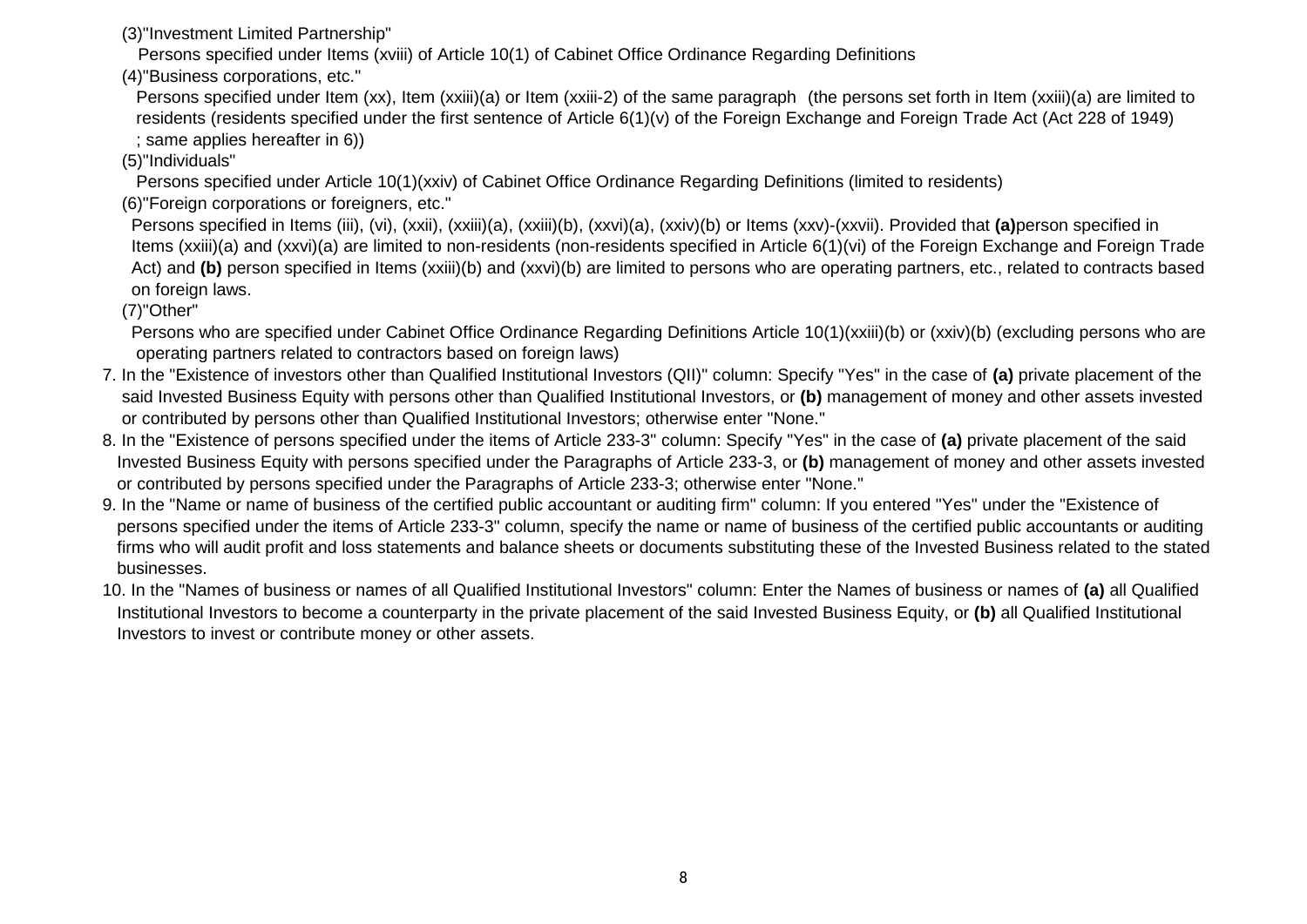| <b>Categories</b> | <b>Explanation</b>                | Instructions for filling-out the contents form |                                                                                                                                        |  |  |
|-------------------|-----------------------------------|------------------------------------------------|----------------------------------------------------------------------------------------------------------------------------------------|--|--|
| 1 Hedge fund      | Hedge funds aim to expand         |                                                | Choose one of the investment strategies listed below.                                                                                  |  |  |
|                   | returns on investments by         | Multi-strategy                                 | Combination of multiple strategies                                                                                                     |  |  |
|                   | managing invested assets through  | Equity                                         | A strategy combining long positions on groups of stocks with price-                                                                    |  |  |
|                   | leveraged finance, derivatives or | long-short                                     | rise potential and short positions on those with price-decrease                                                                        |  |  |
|                   | long or short positioning, etc.   |                                                | potential                                                                                                                              |  |  |
|                   |                                   | <b>Equity market</b>                           | A strategy in which a long position on individual stocks is held as the                                                                |  |  |
|                   |                                   | neutral                                        | core portfolio portion, while market-falling risk is hedged by using                                                                   |  |  |
|                   |                                   |                                                | futures and options, thus seeking to lead the portfolio to beat market                                                                 |  |  |
|                   |                                   |                                                | indices and maximize absolute gains                                                                                                    |  |  |
|                   |                                   |                                                |                                                                                                                                        |  |  |
|                   |                                   | CB arbitrage                                   | A strategy that seeks profit opportunity in price differences between                                                                  |  |  |
|                   |                                   |                                                | convertible bonds issued by businesses and other securities                                                                            |  |  |
|                   |                                   | Bond arbitrage                                 | A type of relative-value strategy in which expensive bonds are shorted                                                                 |  |  |
|                   |                                   |                                                | while a long position is held on cheap bonds to seek profit opportunity                                                                |  |  |
|                   |                                   |                                                | in the process of temporary price distortions returning to reasonable                                                                  |  |  |
|                   |                                   |                                                | levels                                                                                                                                 |  |  |
|                   |                                   |                                                |                                                                                                                                        |  |  |
|                   |                                   | Event-driven                                   | A strategy to seek gains in price changes driven by events such as                                                                     |  |  |
|                   |                                   |                                                | corporate mergers, organizational/corporate restructure, liquidation,                                                                  |  |  |
|                   |                                   |                                                | bankruptcy, etc.                                                                                                                       |  |  |
|                   |                                   | Emerging                                       | A strategy that mainly targets stocks and bonds in emerging                                                                            |  |  |
|                   |                                   | market                                         | investment markets.                                                                                                                    |  |  |
|                   |                                   | Global macro                                   |                                                                                                                                        |  |  |
|                   |                                   |                                                | A strategy that seeks gains regardless of which way the market is<br>heading by active investment through spot, futures and derivative |  |  |
|                   |                                   |                                                | transactions, seeking investment opportunities in distorted markets,                                                                   |  |  |
|                   |                                   |                                                | market dilemmas and market direction in every global market                                                                            |  |  |
|                   |                                   |                                                | segment including currencies, interest rates, stocks, commodities, etc.                                                                |  |  |

Table 1 【Types of instruments and description】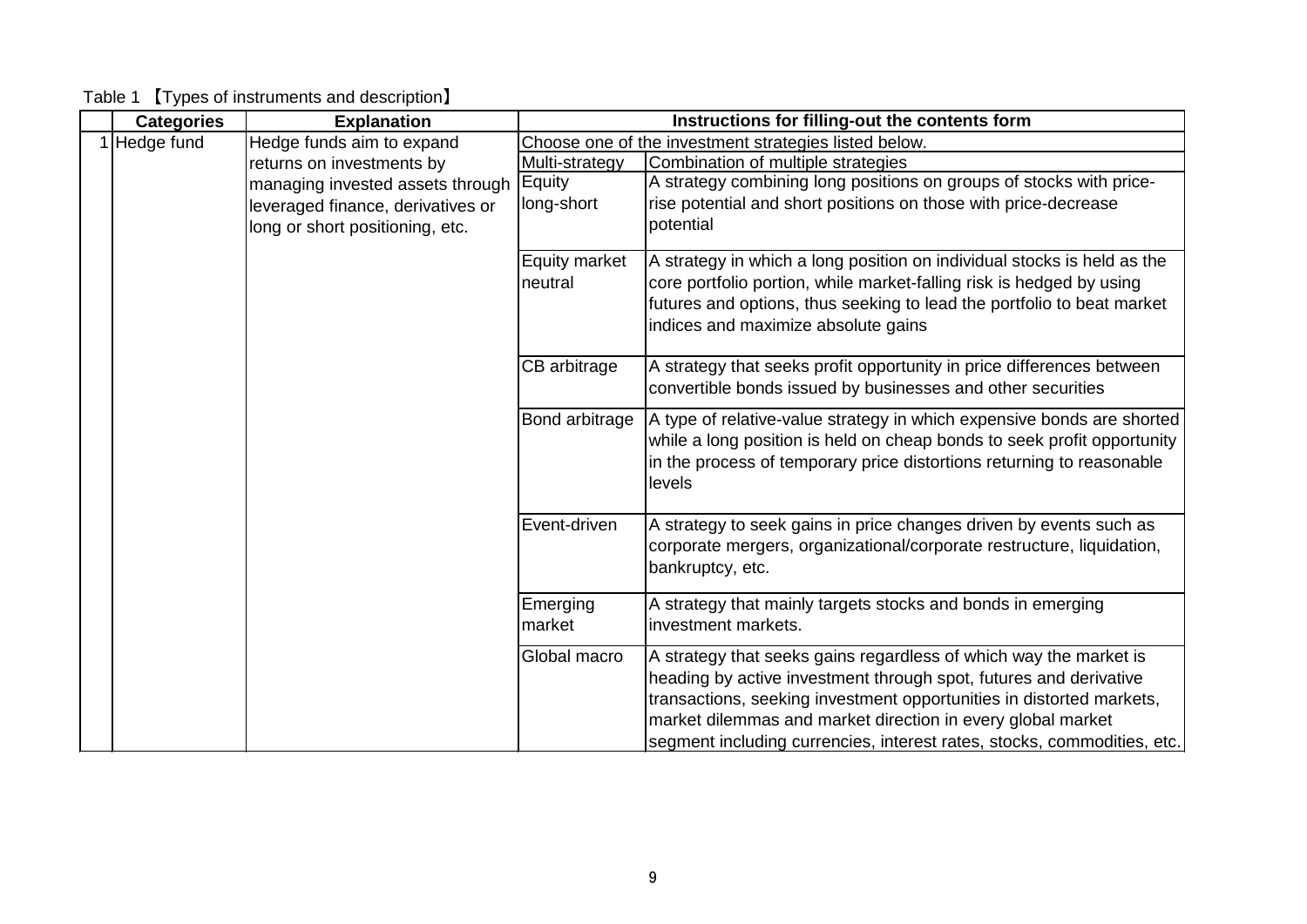|                  |                                                                                                                                                                                                                                                                                                                        | Managed<br>futures                                          | A strategy in which investment is made in futures markets in various<br>countries (including stocks, interest rates, commodities and<br>currencies) and transactions are conducted systematically based on<br>price and technical indicators, etc. |
|------------------|------------------------------------------------------------------------------------------------------------------------------------------------------------------------------------------------------------------------------------------------------------------------------------------------------------------------|-------------------------------------------------------------|----------------------------------------------------------------------------------------------------------------------------------------------------------------------------------------------------------------------------------------------------|
|                  |                                                                                                                                                                                                                                                                                                                        | funds                                                       | Funds of hedge   A strategy to diversify investment by investing in multiple hedge funds                                                                                                                                                           |
|                  |                                                                                                                                                                                                                                                                                                                        | Other (specify<br>details of the<br>investment<br>strategy) | A strategy that does not fall under any of above                                                                                                                                                                                                   |
| 2 Activist fund  | Activist funds mainly acquire a few<br>percent to a few tens percent of<br>the outstanding shares of listed<br>companies in the secondary<br>market, utilize their rights as<br>shareholders to increase dividend<br>payouts or corporate value,<br>thereby increasing the share price,<br>and capturing capital gain. |                                                             | Describe the basic investment policy and strategy, including such details as the<br>industry sectors of key investee companies and regional characteristics.                                                                                       |
| 3 Mezzanine fund | In a tranched corporate financing<br>deal, mezzanine funds focus on<br>investing in mezzanine debt<br>ranked between a senior tranche<br>funded via a bank loan, etc., and<br>an equity portion by PE funds, etc.                                                                                                      |                                                             | Describe the investment policy and strategy, including such details as the industry<br>sectors of key investee companies and types of assets targeted for investment (e.g.,<br>class shares, subordinated loans, subordinated bonds, etc.).        |
| 4 Fund of funds  | Instead of direct investment in<br>shares, bonds, etc., funds of funds<br>invest in funds that invest in<br>shares, bonds, etc.                                                                                                                                                                                        |                                                             | Describe the basic investment policy and strategy, including such details as the types,<br>risk characteristics, and regional characteristics of the key investee funds.                                                                           |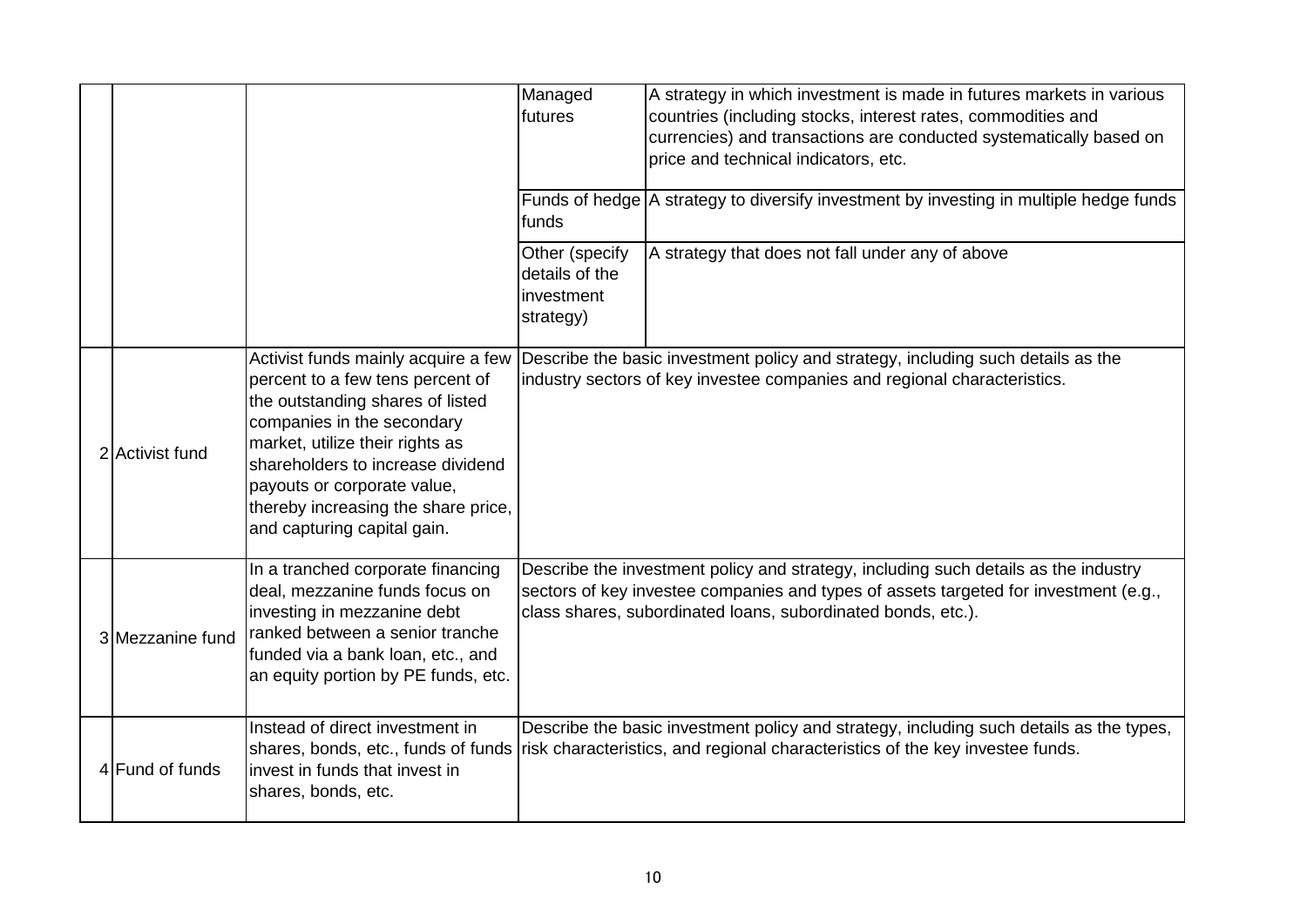| 5 Content fund                                          | Content funds obtain assets from<br>investors who do not engage in<br>content businesses including<br>movies, games and animation,<br>invest the assets in such<br>businesses and aim to gain from<br>profits generated by the<br>businesses through the acquisition<br>of copyrights, etc. | Describe the basic investment policy and strategy, including such details as the types<br>(e.g., film, game, anime, etc.) and regional characteristics of the key contents targeted<br>lfor investment.                                                                                        |
|---------------------------------------------------------|---------------------------------------------------------------------------------------------------------------------------------------------------------------------------------------------------------------------------------------------------------------------------------------------|------------------------------------------------------------------------------------------------------------------------------------------------------------------------------------------------------------------------------------------------------------------------------------------------|
| 6 Commodity fund                                        | Funds in which a fund-structuring<br>operator collects funds from<br>investors, manages the funds thus<br>collected by investing mainly in<br>commodities, and distributes the<br>proceeds obtained through such<br>investment to investors                                                 | Describe the basic investment policy and strategy, including such details as the types<br>of key products targeted for investment (including whether they are cash or derivative<br>investments), the geographical areas targeted for investment, etc.                                         |
| Asset specific<br>7 fund (including<br>enterprise fund) | Includes funds that invest in<br>specific asset classes such as<br>race horses, pop idols, and wine<br>and enterprise funds that invest in<br>hotel, restaurant and retail<br>businesses.                                                                                                   | Outline the basic investment policy and strategy, including such details as the types of<br>investment targets (e.g., race horses, pop idols, wines, etc.), business areas (e.g.,<br>hotel management, operation of restaurants/retail shops, etc.), geographical areas of<br>investment, etc. |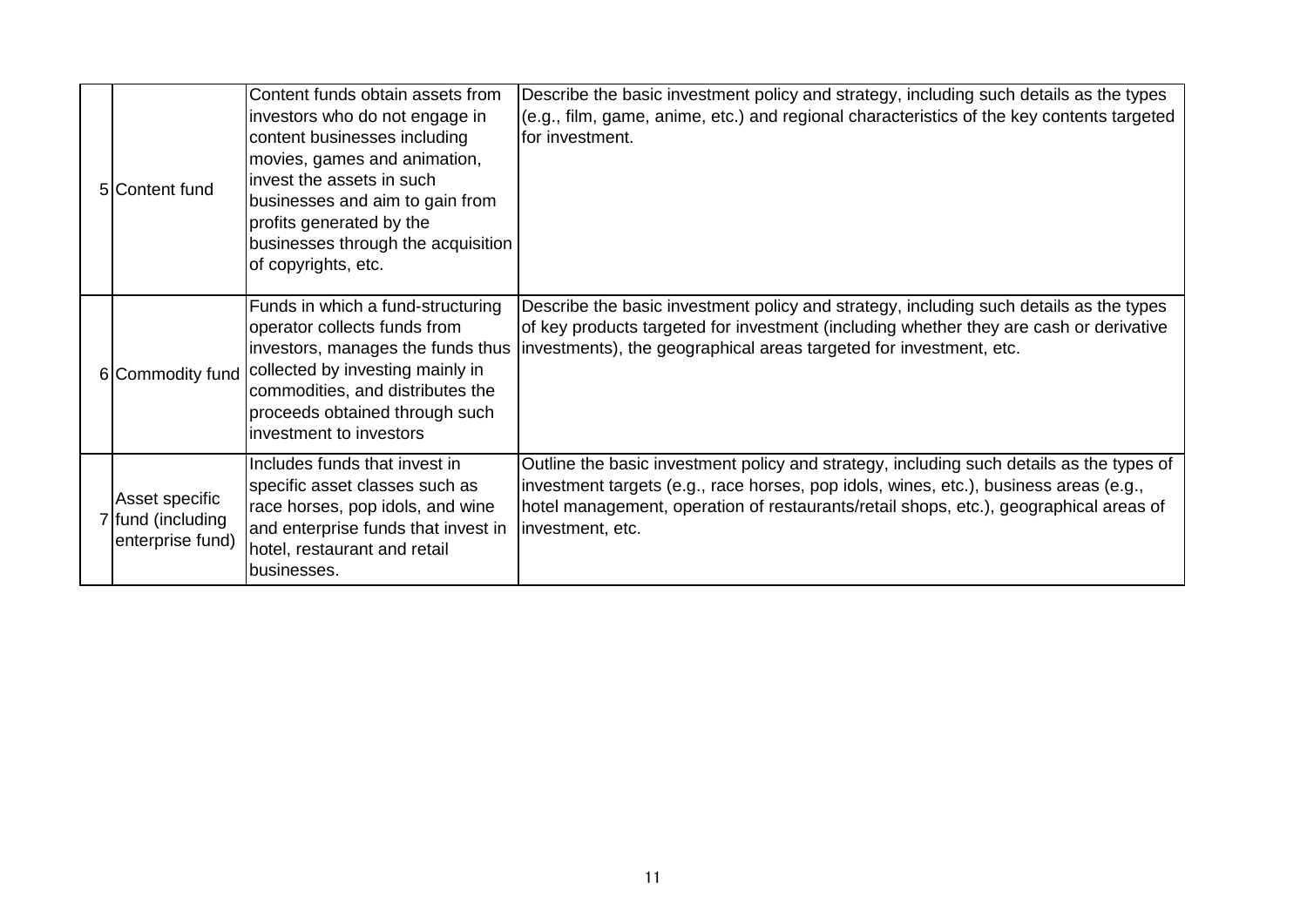|    | 8 Buyout funds                     | 'Buyout funds" generally refers to<br>those investing in more than 50%<br>of the shares of unlisted<br>companies, participate in<br>management for a considerable<br>time (three to five years) to<br>increase the enterprise value of<br>the invested companies through<br>restructuring, improvement of<br>efficiency of business operations<br>and changes in management<br>strategies, and ultimately realize<br>capital gains through IPO or share<br>sales. | Outline the basic investment policy and strategy (e.g., the buyout investment method),<br>including such details as the industry sectors of the key investee companies,<br>geographical areas of investment, etc.                                                                                                                             |
|----|------------------------------------|-------------------------------------------------------------------------------------------------------------------------------------------------------------------------------------------------------------------------------------------------------------------------------------------------------------------------------------------------------------------------------------------------------------------------------------------------------------------|-----------------------------------------------------------------------------------------------------------------------------------------------------------------------------------------------------------------------------------------------------------------------------------------------------------------------------------------------|
|    | Turnaround<br>investment fund      | <b>Turnaround investment funds</b><br>invest in companies with a<br>deteriorating financial condition<br>and on the verge of bankruptcy,<br>and gain profits by helping these<br>companies turnaround their<br>businesses.                                                                                                                                                                                                                                        | Outline the basic investment policy and strategy, including such details as the industry<br>sectors of key investee companies and businesses, regional characteristics, etc.                                                                                                                                                                  |
| 10 | <b>Real estate</b><br>related fund | Funds that acquire or develop real<br>estate assets (or real estate trust<br>beneficiary rights) and seek to<br>profit by receiving rents and other<br>forms of revenues from such real<br>estate assets (or real estate trust<br>beneficiary rights)                                                                                                                                                                                                             | Describe the basic investment policy and strategy, including such details as the types<br>of real estate assets targeted for investment (e.g., commercial facilities, offices,<br>residential properties, hotels, logistics facilities, etc.), geographical areas of<br>investment, etc.                                                      |
|    | 11 SRI fund                        | are actively involved in activities<br>and social contribution.                                                                                                                                                                                                                                                                                                                                                                                                   | SRI funds invest in companies that Describe the basic investment policy and strategy, including such details as the<br>industry sectors of the key investee companies, the types of assets targeted for<br>related to environmental measures investment (e.g., environmental protection, overview of social contribution activities),<br>etc. |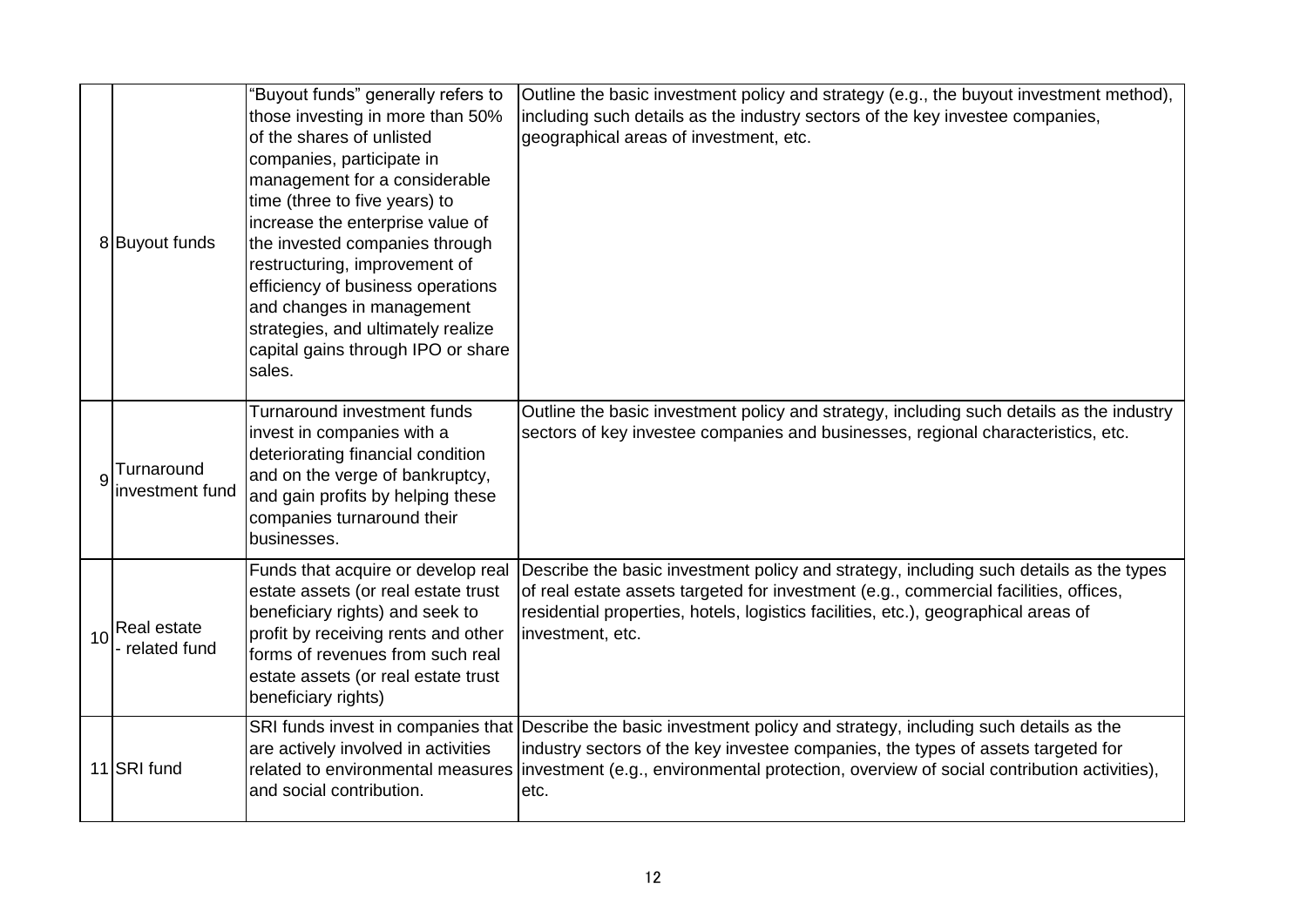|                   | Venture funds acquire few percent                                      | Describe the basic investment policy and strategy, including such details as the         |
|-------------------|------------------------------------------------------------------------|------------------------------------------------------------------------------------------|
|                   | to 50 percent of the outstanding                                       | industry sectors of the key investee companies, growth stages of investee companies      |
|                   | shares of unlisted venture                                             | (e.g., seed, early, middle, late), etc.                                                  |
|                   | companies with high growth                                             |                                                                                          |
| 12 Venture fund   | potential, increase these                                              |                                                                                          |
|                   | companies' enterprise value via                                        |                                                                                          |
|                   | hands-on support during the start-<br>up phase, and gain benefit from  |                                                                                          |
|                   | the sale of shares upon IPO.                                           |                                                                                          |
|                   |                                                                        |                                                                                          |
|                   | Social investment funds invest in                                      | Describe the basic investment policy and strategy, including such details as the types   |
| Social            | public infrastructure and areas                                        | and development methods of businesses and infrastructure development projects            |
| 13 investment     | which are essential economic                                           | targeted for investment (e.g., roads, bridges, power grids, schools, etc.), geographical |
| fund              | activities of society, including<br>roads, bridges, power transmission | areas of investment, etc.                                                                |
|                   | wires and schools.                                                     |                                                                                          |
|                   | Secondary funds purchase                                               | Describe the basic investment policy and strategy, including such details as the         |
|                   | unlisted shares of investment                                          | industry sectors, characteristics and transaction methods of investee funds and          |
| 14 Secondary fund | targets of other funds and receive                                     | companies, etc.                                                                          |
|                   | a transfer of other funds' rights in                                   |                                                                                          |
|                   | their investments.                                                     |                                                                                          |
|                   | Funds not applicable to any of 1-                                      | Describe the basic investment policy and strategy of funds that do not fall under any of |
| 15 Other          | 14 above                                                               | the above categories, including such details as the key investment targets, risk         |
|                   |                                                                        | characteristics, geographical areas of investment, etc.                                  |

Note:

\* For a mother fund under a double-layered fund structure, please choose the same category as baby funds.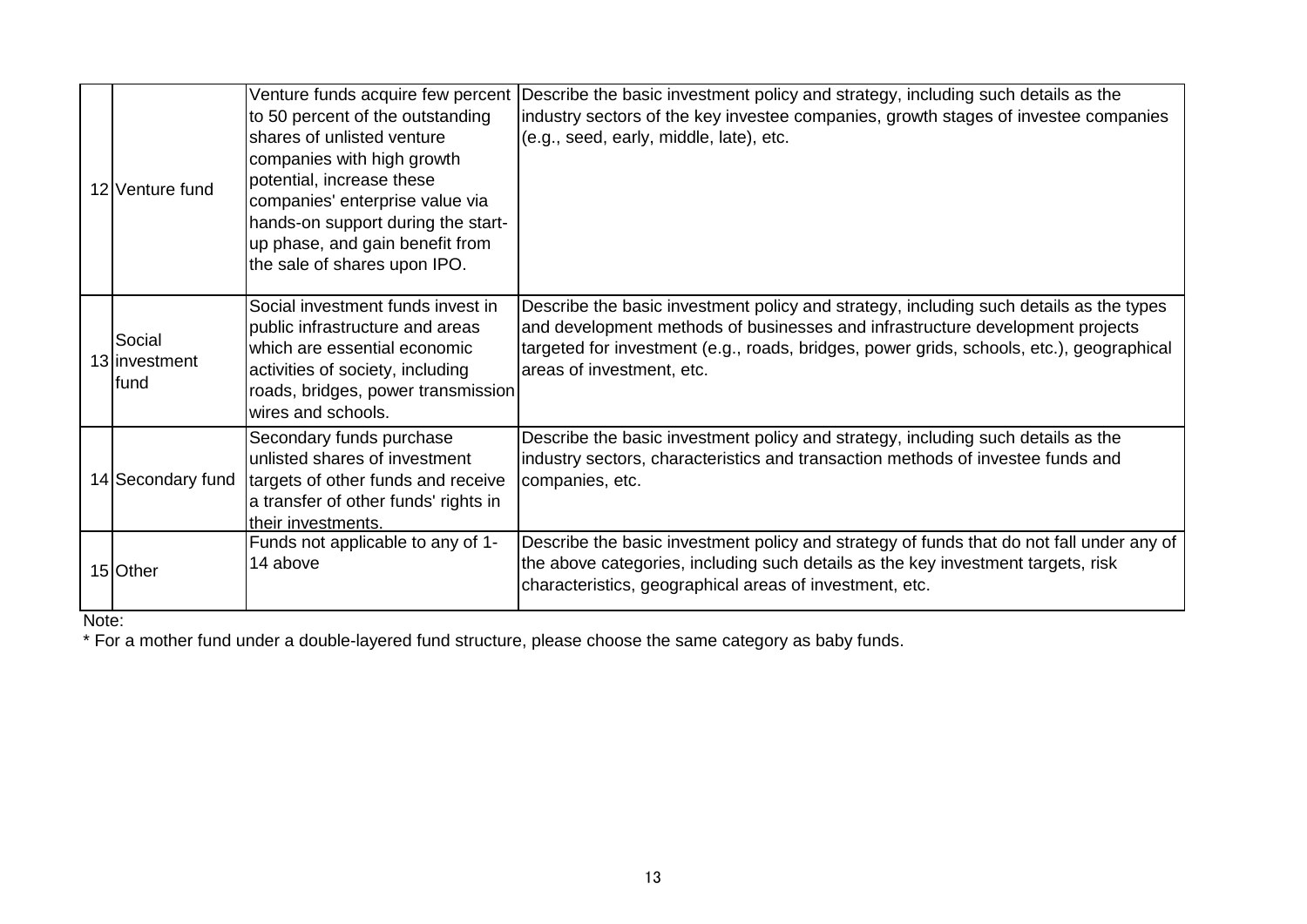|  | Table 2 [Type of the Qualified Institutional Investor] |
|--|--------------------------------------------------------|
|--|--------------------------------------------------------|

| <b>Type</b>           | Relevant provisions, etc.                                                                     |
|-----------------------|-----------------------------------------------------------------------------------------------|
| Financial             | Securities brokerage/investment management business [Cabinet Office]                          |
| Instruments           | Ordinance Regarding Definitions (hereinafter abbreviated as "COORD" in this                   |
| <b>Business</b>       | table) Article $10(1)$ Item (i)                                                               |
| Operator, etc.        | Investment corporation [COORD Item (ii)]                                                      |
|                       | Banks 【COORD Item (iv)】                                                                       |
|                       | Insurance companies [COORD Item (v)]                                                          |
|                       | Shinkin banks, Federation of Shinkin Banks, labor banks, federations of labor                 |
|                       | banks <b>[COORD</b> Item (vii)]                                                               |
|                       | Norinchukin Bank, Shoko Chukin Bank 【COORD Item (viii)】                                       |
|                       | Credit cooperatives <notified>, federations of credit cooperatives, federations of</notified> |
|                       | agricultural cooperatives (that are permitted to handle deposits), etc. [COORD                |
|                       | Item $(ix)$ ]                                                                                 |
|                       | Regional Economy Vitalization Corporation [COORD Item (x)]                                    |
|                       | Organization for Supporting the Turnaround of Businesses Damaged by the                       |
|                       | Great East Japan Earthquake 【COORD Item (x)-2】                                                |
| Financial             | Persons engaged in the management and investment of fiscal loan funds                         |
| institutions,         | <b>[COORD Item (xi)]</b>                                                                      |
| etc.                  | Government Pension Investment Fund 【COORD Item (xii)】                                         |
|                       | Japan Bank for International Cooperation and Okinawa Development Finance                      |
|                       | Corporation 【COORD Item (xiii)】                                                               |
|                       | Development Bank of Japan, Inc. 【COORD Item (xiv)】                                            |
|                       | Federations of agricultural and fisheries cooperatives that are able to accept                |
|                       | deposits or savings as a part of business [COORD Item (xv)]                                   |
|                       | Call loan brokers [COORD Item (xvi)]                                                          |
|                       | Stock companies engaged in the business activities listed in Article 17-3,                    |
|                       | paragraph (2), item (xii) of the Ordinance for the Enforcement of the Banking Act             |
|                       | (capital of five hundred million yen or more) <notified> [COORD Item (xvii)]</notified>       |
|                       | Pension funds <notified>, pension fund associations [COORD Item (xix)]</notified>             |
|                       | Trust companies <notified> [COORD Item (xxi)]</notified>                                      |
| Investment            |                                                                                               |
| Limited               | Investment limited partnerships [COORD Item (xviii)]                                          |
| Partnership           |                                                                                               |
|                       | Organization for Promoting Urban Development [COORD Item (xx)]                                |
| <b>Business</b>       | Domestic corporations (with the balance of the securities held is 1 billion yen or            |
| corporations,<br>etc. | more) <notified> [COORD Item (xxiii)(a)]</notified>                                           |
|                       | Specific purpose companies <notified> [COORD Item (xxiii)-2]</notified>                       |
|                       | Domestic individuals (with the balance of the securities held is 1 billion yen or             |
| Individuals           | more) <notified> 【COORD Item (xxiv)(a)】</notified>                                            |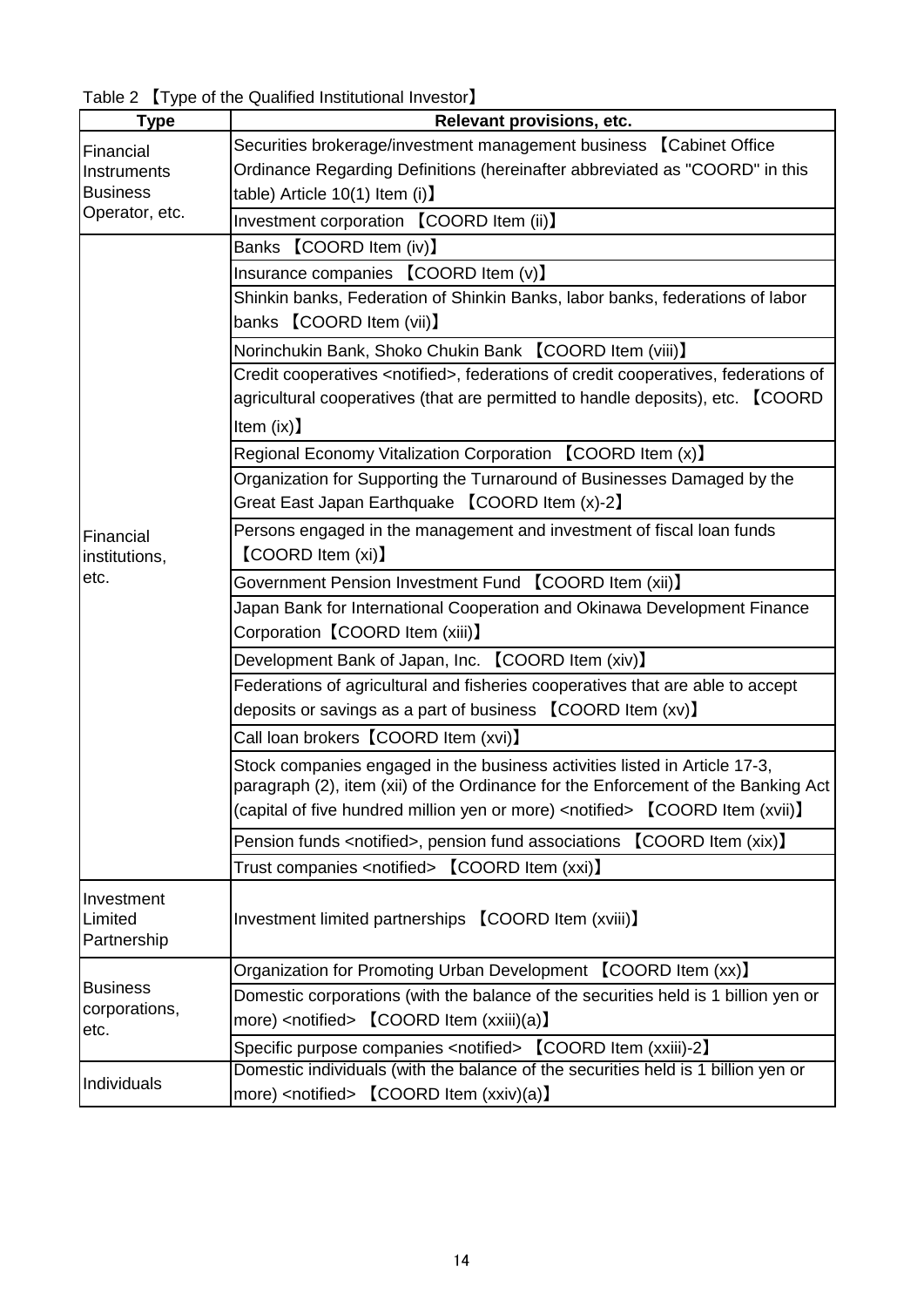|                         | Foreign investment corporations [COORD Item (iii)]                                            |
|-------------------------|-----------------------------------------------------------------------------------------------|
|                         | Foreign insurance companies, etc. [COORD Item (vi)]                                           |
|                         | Foreign trust companies <notified> [COORD Item (xxii)]</notified>                             |
|                         | Foreign corporations (with the balance of the securities held is 1 billion yen or             |
|                         | more) <notified> [COORD Item (xxiii)(a)]</notified>                                           |
|                         | [Corporate GPs of foreign partnerships] Operating partners of foreign                         |
|                         | partnerships, etc. (with the balance of the securities held is 1 billion yen or more)         |
| Foreign<br>corporations | <notified> 【COORD Item (xxiii)(b)】</notified>                                                 |
| or foreigners,          | Foreign individuals (with the balance of the securities held is 1 billion yen or              |
| etc.                    | more) <notified> [COORD Item (xxiv)(a)]</notified>                                            |
|                         | [Individual GPs of foreign partnerships] Operating partners of foreign                        |
|                         | partnerships, etc. (with the balance of the securities held is 1 billion yen or more)         |
|                         | <notified> [COORD Item (xxiv)(b)]</notified>                                                  |
|                         | Foreign financial institutions, etc. <notified> [COORD Item (xxv)]</notified>                 |
|                         | Foreign country governments, etc. <notified> [COORD Item (xxvi)]</notified>                   |
|                         | Foreign pension funds (with net assets totaling 10 billion yen or more) <notified></notified> |
|                         | <b>[COORD Item (xxvii)]</b>                                                                   |
|                         | [Corporate GPs of domestic partnerships] Partnerships, silent partnerships,                   |
|                         | limited liability partnerships (with the balance of the securities held is 1 billion          |
| Other                   | yen or more) <notified> [COORD Item (xxiii)(b)]</notified>                                    |
|                         | [Individual GPs of domestic partnerships] Partnerships, silent partnerships,                  |
|                         | limited liability partnerships (with the balance of the securities held is 1 billion          |
|                         | yen or more) <notified> [COORD Item (xxiv)(b)]</notified>                                     |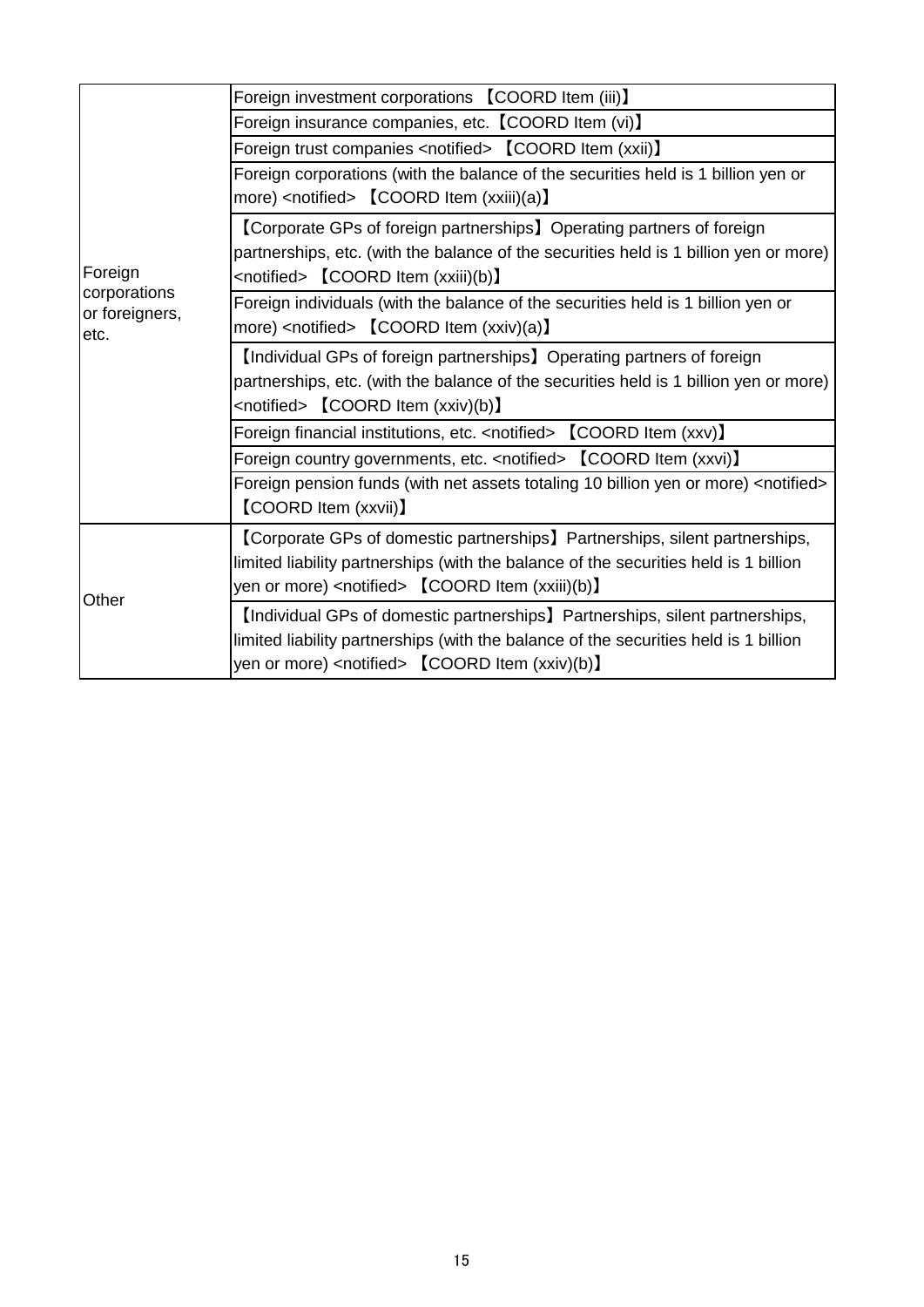(No.4)

(Exhibit 3: Status of corporate officers and employees specified under a Cabinet Order, and business offices where SPBQII is operated)

> Make sure to enter name of business or name of applicant.

Name of Business/Name of applicant ABCD VI GP LLC

1. Officers and employees specified under a Cabinet Order

(As of mm/dd/yyyy)

\*When entering corporate officers, enter the names of all persons who are deemed to have power equal to or greater than that of directors or executive officers to the corporation, regardless of the actual position name given to such people, such as "adviser" or "counselor," in addition to those included in the corporate registration.

\*If you have important employees specified by a Cabinet Order (see note 2 below), enter the name of the persons. (If none, this does not need to be entered.)

\*When the person engaging in Businesses Specially Permitted for Qualified Institutional Investors is an organization without judicial personality, describe a judicial person who is a member of such organization for the officer's information. As for the important employees specified by a Cabinet Order, enter such employees when the organization and/or the judicial person who is a member of the organization have appointed such positions.

| Organizational position                                                       | Type of the employee specified<br>by a Cabinet Order                                                      |
|-------------------------------------------------------------------------------|-----------------------------------------------------------------------------------------------------------|
| President & CEO                                                               |                                                                                                           |
| Corporate officer<br>(in charge of law<br>compliance)                         | Person who overheads operations<br>relatedto providing guidance on<br>compliance with laws                |
| Corporate officer<br>(in charge of<br>investment<br>management)               | Person who heads the division that<br>performs investment management                                      |
| <b>General manager</b><br>of legal affairs                                    | Person in a position to represent the<br>authority of another that overheads<br>law compliance operations |
| General manager<br>of investment<br>Ms. Maria Adams (Rodrigues)<br>management | Person who makes investment<br>decisions based on analysis of the<br>value of financial products, etc.    |
|                                                                               |                                                                                                           |
| Representative<br>employee                                                    | *Enter names down to the executing<br>person row if the corporate officer is a<br>judicial person.        |
|                                                                               |                                                                                                           |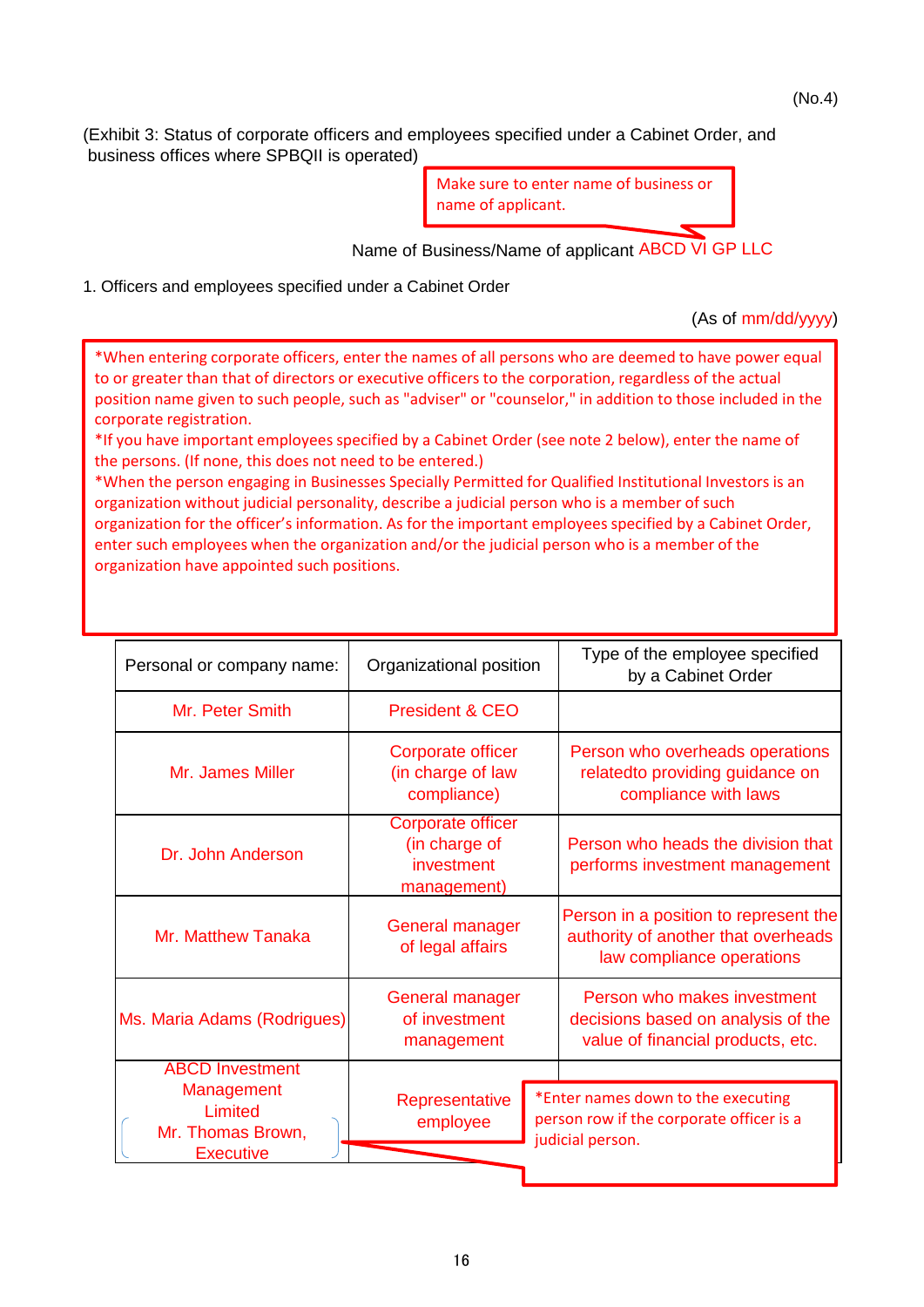- 1. In the case of a foreign corporation, it is not necessary to enter the name of the representative in Japan (i.e., the person specified under FIEA Article 63(7)(i)(d); the same applies hereafter in this form) in above list; instead, provide the name entered in "3. Status of the representatives in Japan or agents in Japan."
- 2. In the "Type of the employee specified by a Cabinet Order" column: If the person is an "employee who oversees operations regarding provision of guidance to have employees comply with laws, etc., or other individuals with similar responsibility" or an "employee who oversees the division that performs investment management or other individuals with similar responsibility," enter the type in this column.
- 3. A person who has changed his/her surname may quote his/her former name next to the current full name in parentheses in the "Personal or company name" section.

| *Make sure to include all | *Make sure to        |  |  |
|---------------------------|----------------------|--|--|
| of the business offices   | include the building |  |  |
| that perform SPBQII.      | name and floor.      |  |  |
|                           |                      |  |  |

2. Status of the sales branch or business of where SPBQII is operated

| Name                                                                                                                              | Location                                                         |                                                                                                                                                                                                                                                                                                                                            | Phone                                                                                                                                                                                     |  |
|-----------------------------------------------------------------------------------------------------------------------------------|------------------------------------------------------------------|--------------------------------------------------------------------------------------------------------------------------------------------------------------------------------------------------------------------------------------------------------------------------------------------------------------------------------------------|-------------------------------------------------------------------------------------------------------------------------------------------------------------------------------------------|--|
| <b>Principal business</b><br>office (head office)<br><b>Singapore Branch</b>                                                      |                                                                  | <b>USA</b>                                                                                                                                                                                                                                                                                                                                 | +1-212-555-XXXX                                                                                                                                                                           |  |
|                                                                                                                                   |                                                                  | Singapore                                                                                                                                                                                                                                                                                                                                  | +65-633XXXXX                                                                                                                                                                              |  |
| of the head office)                                                                                                               | c/o Honest Corporate Services Limited<br>KY-11XX, Cayman Islands |                                                                                                                                                                                                                                                                                                                                            | +345-1234XXXXX<br>(c/o Honest Corporate<br><b>Services Limited)</b>                                                                                                                       |  |
| (Note)                                                                                                                            |                                                                  |                                                                                                                                                                                                                                                                                                                                            | rm                                                                                                                                                                                        |  |
| *Enter also the "Registered address of<br>the head office" if the " Principal business<br>office" is not located at such address. |                                                                  | *If the notifier does not have a telephone in the office, fill<br>in the number of other phone (including outsourcing<br>company's phone) which is actually used for the<br>communication to execute Specially Permitted Business for<br>Qualified Institutional Investors, etc. (SPBQII) and the name<br>of the holder of the phone line. |                                                                                                                                                                                           |  |
|                                                                                                                                   | (Registered address                                              |                                                                                                                                                                                                                                                                                                                                            | XXX Fifth Avenue, New York, NY 10XXX,<br>XX Warm Road, Singapore, 189XXX,<br>PO Box XXX, Happy House, Grand Cayman,<br>ter the details of this section by the individual business offices |  |